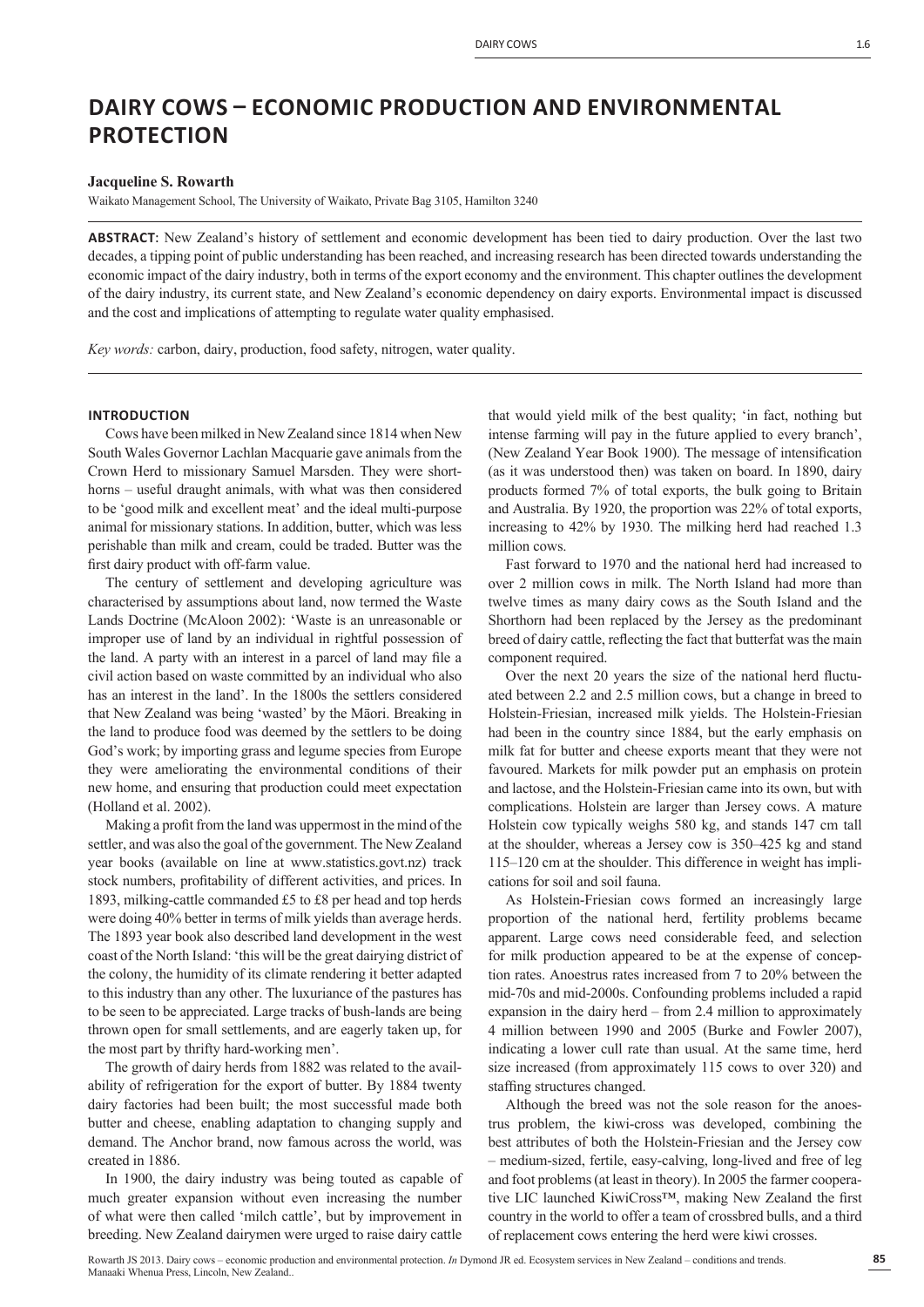

Holstein-Friesian cows



Jersey cows

In 2007 New Zealand had more than 4.2 million dairy cows producing over 15 billion litres of milk. The national dairy herd was made up of Holstein-Friesian (47%, although declining), Jersey (15%), Ayrshire (2%), and an increasing number of kiwicross cows.

By 2012, the national herd of milking cows numbered over 5 million, and the grumblings about the effect the cows were having on the environment had reached epic proportions. Milking cows now outnumber humans in New Zealand, and although dairy herds are considered to be everywhere, the total effective area for 2011/12 was only 1.6 million hectares (Figure 1). In contrast, beef and sheep farms occupy over 8 million hectares. The problem with dairy cows is that they are managed intensively, and concentrations of animals create effluent. In exactly the same way that towns and cities in New Zealand are struggling with human waste disposal, as their sewerage systems become unable to deal with volume as urban conurbation grows, New Zealand dairy farm soils in some areas have become overloaded with effluent nutrients that are escaping into waterways.

## **DIRTY DAIRYING**

In 2001 Fish and Game New Zealand started the 'dirty dairying' campaign to highlight the effect of pollution from dairy farming intensification on the ecological health of freshwater environments. The campaign has been successful in increasing awareness, but has done little to improve urban-rural relationships,



**FIGURE 1** New Zealand Land Use (courtesy of AgResearch).

or assist urban dwellers to understand the true sources of pollution or the magnitude of the problem. Under the heading 'how does New Zealand compare', the Ministry for the Environment states, 'Our most nutrient-enriched rivers have about half the average nutrient levels of rivers in Europe, North America, and Asia' (www.mfe.govt.nz).

In order to provide a foundation to inform opinion and public debate, Dr Jan Wright, Parliamentary Commissioner for the Environment, released 'Water quality in New Zealand: understanding the science' (Parliamentary Commissioner for the Environment 2012). The report explains the history, causes and effects of water pollution by examining the data. Sediment, rather than the nitrogen and phosphorus nutrients per se, is the major challenge in New Zealand. Sediment can be linked to deforestation, tillage, recent soils and sand and gravel extraction, the latter being extremely important for infrastructure development. Overall, Wright concluded that New Zealand will have to decide what trade-offs it wants to make in the future, and where the most gain per dollar can be achieved.

# **THE ECONOMICS**

Economics support the on-going growth of the dairy industry. The expected increase in disposable income, particularly in developing countries, has big implications for the international dairy sector (Astley 2012); Fonterra plays a major role in this sector, supplying a third of cross-border dairy trade. The Government's growth agenda involves increasing the ratio of exports to GDP from the current 30% to 40% by 2025. Meeting the challenge without dairying being involved is inconceivable. The main objective of the Dairy Industry Restructuring Act 2001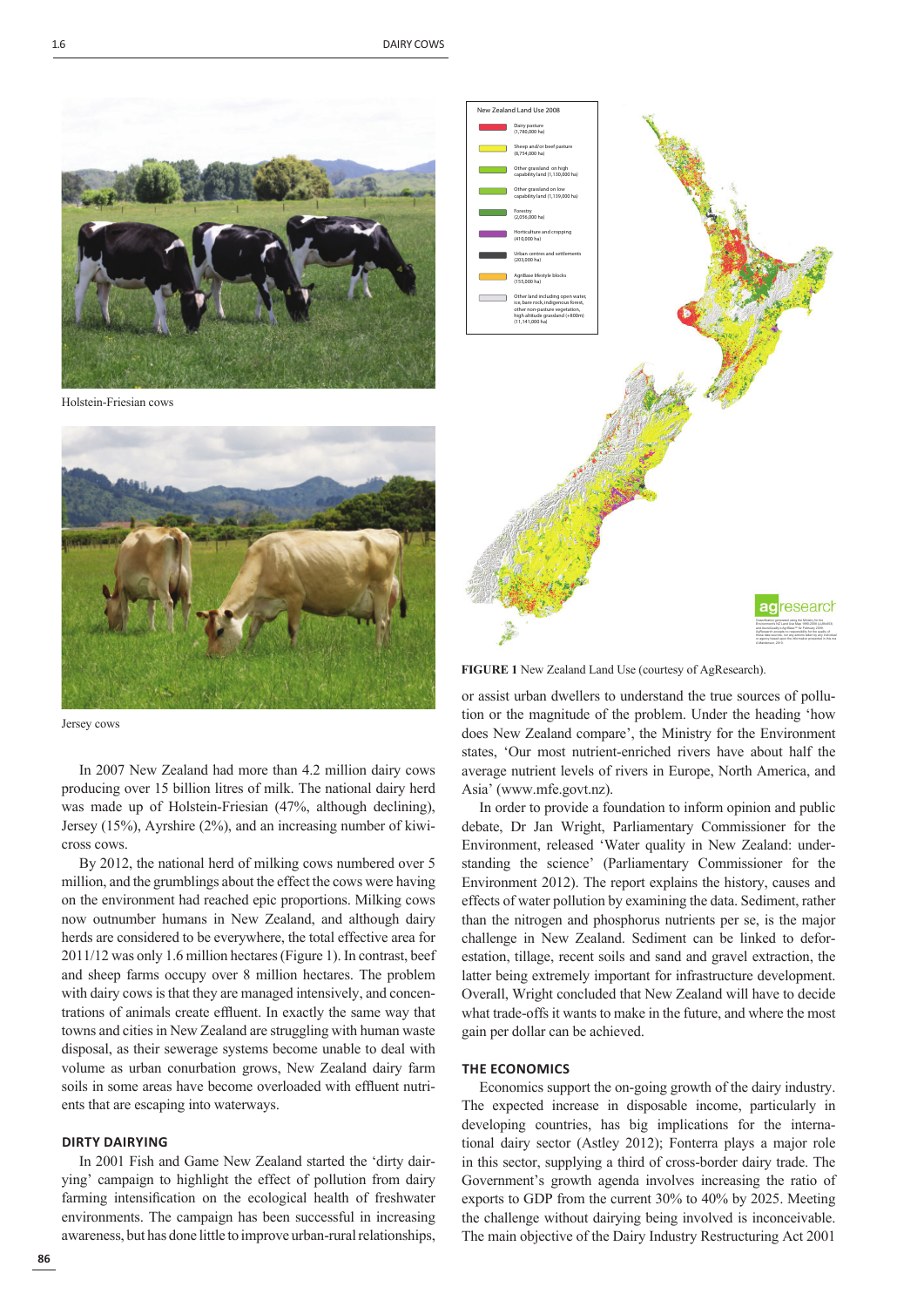(DIRA) was to maximise the industry's economic performance by allowing it to evolve in response to the market, and the market is growing (Harrington 2005). (Note DIRA also had minimising regulatory and compliance costs as an objective.)

The dairy industry directly accounts for 2.8% of GDP (\$5billion; Schilling et al. 2010), and has export earnings of over NZ\$12 billion in 2011, that is 25% of the value of New Zealand's merchandise exports. The New Zealand Institute of Economic research (Schilling et al. 2010) has calculated that each dollar increase paid per kilogram of milk solids is worth \$270 to each and every New Zealander. A short-term increase in the price of milk solids generates immediate benefits for the national economy; the \$1 per kg increase is a welfare gain of \$1.2 billion (Schilling et al. 2010).

Despite the value of dairy products to the country, dairy farmers are not creaming it. In 2011/12, total milk solid income for an average farm was \$1.05 million which was essentially the same as for the previous year (Ministry for Primary Industries 2012a). Farm working expenses increased 12% during that time as a result of increased spending in most areas combined with on-farm cost inflation. Spending on repairs and maintenance increased 21%, with expenditure on effluent systems being a major item. In the 2012/2013 season the Ministry for Primary Industries Farm Monitoring report for the National Dairy herd predicted that the drop in the expected payout would result in total income from milksolids falling 20%, compared with  $2011/12$ , and net cash income would decrease by 18%. Inflationdriven cost increases are being faced on feed, fertiliser and fuel, as well as labour. Farm profit before tax is expected to drop 57% compared with 2011/12.

As a consequence, the average farm is currently budgeting to run at a loss for the 2012/13 season. Although many farmers have paid off debt over the past two years, aggregate debt remains high. Few farmers are budgeting for any debt reduction, and approximately 20% of dairy farms with high debt are vulnerable to a drop in pay out. It is the farms that have invested significantly in new technologies that appear to be most vulnerable in terms of debt servicing (Reserve Bank 2012).

#### **TECHNOLOGIES AND PRODUCTION SYSTEMS**

*Machines*

The development and adoption of new technologies underpins New Zealand's leadership in efficient dairy systems. Herd testing began in the Wairarapa in 1909 (to prevent water being added to milk), group herd testing was established in 1922, and the Dairy Research Institute opened in 1927. Bill Gallagher senior developed the first electric fence in 1937, and in 1939 Ruakura and Wallaceville Research Stations were set up to help increase animal productivity. Tanker delivery of whole milk from farm to factory started in 1951, and Waikato farmer Ron Sharp developed the herringbone dairy in 1952, cutting milking time in half. In 1955 Ruakura developed a new milking machine featuring stainless steel and automatic cleaning. A mere 14 years after the herringbone was developed, Taranaki farmer Merv Hicks built the first turn-style dairy, the forerunner to the rotary. The Ruakura milk harvester was developed in 1985, and contained many of the features of modern-day milking. Now 21% of dairies are rotaries milking 800–1000 cows in a couple of hours with two people; the rest are mostly herringbone with a very small and slowly growing number of automatic milking systems.

#### *Feeding*

Production systems have changed even more rapidly than technologies, mostly in the last two decades. Before the 1990s, dairying in New Zealand was 'all grass' and most was 'factory supply'. Calving was timed to maximize potential milk production with expected grass growth. Surplus grass was saved as hay (or silage, and more recently, baylage), which was then fed to the herd during periods of slow grass growth. Herds were dried off as pregnancy advanced and grass growth slowed. This gave factories a period of closure for rigorous cleaning. Using ryegrass-white clover pastures, capturing the energy of the sun, New Zealand could produce dry matter for 3-4c per tonne. Turning this cheap energy into milk efficiently, with good animal and human welfare, resulted in New Zealand's reputation for dairy leadership.

Very few herds 'winter-milk' for town supply. Because grass growth does not match potential milk yields and supplements are required to feed the cow, winter milk attracts a price premium (predicted by Fonterra to be 86c per kg of milk solids in 2012/2013).

As milk increased in value, and improved breeding enabled cows to produce more milk during the season, the use of nitrogen to boost grass growth increased. Data for the whole of New Zealand (Figure 2) show that N-use increased from 50 000 tonnes to over 300 000 tonnes in 20 years. During that time the areas



**FIGURE 2** Nitrogen consumption in New Zealand, 1961–2012 (Fertiliser Association of New Zealand 2012).

in dairying increased 60% from 1.02 million to 1.64 million hectares, cow numbers increased 93% from 2.40 million to 4.63 million, and milk processed increased 270% from 7077 million to 19 129 million litres. Nitrogen used on pasture and to grow increasing areas of maize (for silage and grain) fuelled the growth.

This century there are considered (Hedley et al. 2006; DairyNZ 2012) to be five types of production systems, which are grouped based on the time of year when imported feed is used. Characteristics of the five dairy farming systems include:

System 1 (10–15% of owner-operated herds): Self-contained – no imported feed. No supplement is fed, except supplement harvested from the effective milking area. There is no grazing away from the effective milking area.

System 2 (25–35% of owner-operated herds): 4–14% of total feed imported, either supplement or grazing off and fed to dry cows.

System 3 (35–40% of owner-operated herds): 10–20% of total feed imported to extend lactation (typically autumn feed) and for dry cows.

System 4 (10–20% of owner-operated herds): 20–30% of total feed imported and used at both ends of lactation and for dry cows.

 System 5 (5–10% of owner-operated herds): More than 30% total feed imported for use all year, throughout lactation and for dry cows. Split calving is common to this system.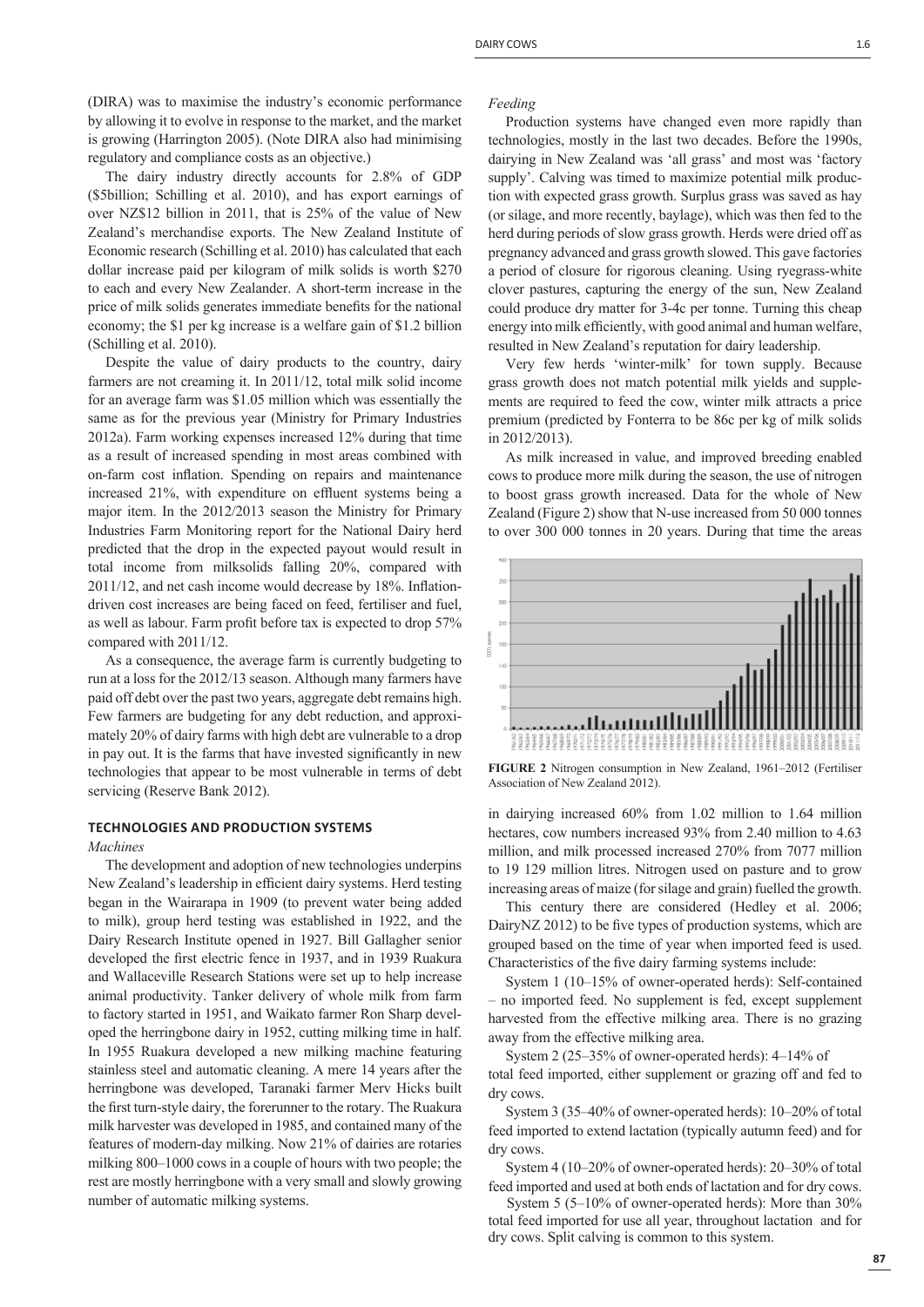The overall effect of technology and feeding has allowed more cows to be managed per hectare and per person. Intensification beyond that dreamed possible in 1900 is now the norm, and is likely to continue. DairyNZ (2012) Economic Survey results indicate that in a year of high pay out, system 4 and 5 farmers (high imported feed) are over-represented in the top quartile of operating profit per hectare; although together they represent 19% of owner-operated farms, they account for 30% of top performing farms. In contrast, system 1 farms (all grass) formed 11% of the farms in the survey and accounted for 19% of the farms in the bottom quartile for operating profit.

As pressure to intensify continues, the impact is being calculated through 'ecosystem service models'.

# **ECOSYSTEM SERVICES**

The importance of ecosystem services in dairy enterprises has only relatively recently been explored in New Zealand. Calls for 'farmers to pay the full costs of what they are doing to the land' fails to recognise that farmers manage the ecosystem of their land remarkably well, overall – with some notable, sad, and headlined exceptions.

Dominati et al. (2010a) have gone to some lengths to develop a framework (Figure 3) for dairy farming ecosystem services based on the Millennium Assessment Exercise. The framework allows calculation of the value per ha to dairying that the soils provide (Dominati et al. 2010b). Ecosystem services include the provision of food (including water, nutrients and physical support to plants), provision of support for human infrastructures and animals, flood mitigation, the filtering of nutrients and contaminants, detoxification and the recycling of wastes, carbon storage and greenhouse gas regulations, and the regulation of pest and disease populations. Under a typical Waikato dairy farm operation, on Horotiu silt loam (allophanic), the average annualised value for each of 35 years was NZD 15 000 ha<sup>-1</sup> yr<sup>-1</sup> ranging from 10 000 to 21 000 ha<sup>-1</sup> yr<sup>-1</sup>. The authors commented that regulating services ( $$77,000$  ha<sup>-1</sup> yr<sup>-1</sup>) have a much greater value than provisioning services (\$4,900 ha<sup>-1</sup> yr<sup>-1</sup>) (Table 1); the two-fold range of values achieved reflects the interaction between climate and soil properties over 35 years. It provides a reminder that using ecosystem services as a regulatory tool would be fraught with uncertainty. The value of approximately \$15,000 a year suggests that the actual market price of farm land might be grossly undervalued (Dominati 2011) and also that if farmers were to internalise the costs of the environment into product price, milk would be considerably more expensive than it is.

A similar exercise on Te Kowhai silt loam, which is less welldrained than the Horotiu silt loam, but is another common dairy soil resulted in a value of  $$11,700$  ha<sup>-1</sup> yr<sup>-1</sup> (Dominati 2011). The difference in value between the soils reflects differences in physical structure and associated hydraulic properties.

Earthworms have been implicated in improving both productive and environmental aspects; they are 'bio-engineers' and play a key role in the construction and maintenance of pores and aggregate stabilisation (Mackay 2008). In general terms, New Zealand's ryegrass-white clover pastures are favourable for the introduction and survival of earthworms – ryegrass white clover pastures have higher abundance of earthworms than ryegrass alone (Eekeren et al. 2010). However, compared with soils in Europe, worms in agricultural soils in New Zealand are poorly represented and generally have only two or three species. Furthermore, most are from one or two of the niche categories, endogeic, anecic, and epigeic (Mackay 2008). Given research by **TABLE 1** The capital value (in NZD ha<sup>-1</sup> yr<sup>-1</sup>) of built infrastructures needed to provide soil services, and the value of provisioning and regulating soil services from a Horotiu silt loam under a typical Waikato dairy farm operation over 35 years. The value of land, infrastructure and shares: \$45,000–\$50,000 per ha. (From Dominati et al., 2010b)

| Ecosystem<br>service       |                                                 | Capital value<br>$($ ha^{-1} yr^{-1})$ | Value of soil<br>service ((\$)<br>$ha^{-1} yr^{-1}$ |
|----------------------------|-------------------------------------------------|----------------------------------------|-----------------------------------------------------|
| Provisioning<br>services   | Food Quantity                                   | NA                                     | 4,155                                               |
|                            | Food Quality                                    | <b>NA</b>                              | 38                                                  |
|                            | Support for human<br>infrastructure             | 100                                    | 17                                                  |
|                            | Support for farm<br>animals                     | 487                                    | 90                                                  |
|                            | Raw materials                                   | NV                                     | NA                                                  |
| Provisioning<br>total      |                                                 | 587                                    | 4,300                                               |
| Regulating<br>services     | Flood mitigation                                | 10,185                                 | 1,196                                               |
|                            | Filtering of N                                  | NA                                     | 554                                                 |
|                            | Filtering of P                                  | <b>NA</b>                              | 2,922                                               |
|                            | Filtering of contaminants                       | 56,112                                 | 5,659                                               |
|                            | Decomposition of wastes                         | 388                                    | 78                                                  |
|                            | Carbon flows                                    | NA                                     | $-36$                                               |
|                            | Nitrous oxide regulation                        | NA                                     | 14                                                  |
|                            | Methane oxidation                               | NA                                     | $\Omega$                                            |
|                            | Regulation of pests $\&$<br>disease populations | NA                                     | 210                                                 |
| <b>Regulating</b><br>total |                                                 | 66,685                                 | 10,598                                              |
| <b>Total</b>               |                                                 | 67,272                                 | 14,898                                              |

**Grand total of capital value and ecosystem services \$82,170**

Lubbers et al. (2013) showing a proportional relationship between earthworm numbers and production of nitrous oxides and carbon dioxide, increasing earthworm numbers in New Zealand soils might not seem sensible, unless they significantly improve other ecosystem services.

Land-use intensification is generally associated with the biological community in soils becoming dominated by species with shorter generation times, smaller body sizes, rapid dispersal, and a higher incidence of asexual reproduction (Schon et al. 2008). However, in a study where the effects of defoliation and treading pressure by cows were separated, *Apporectodea longa* earthworms (anecic species, i.e. having deep burrows) were found to increase under higher stocking rates  $(5 \text{ cows ha}^{-1})$  as food availability and physical pressure increased (Schon et al. 2010). This result suggests that increasing the weight of cows will not have a detrimental effect on earthworm function. Schon et al. (2010) reported that the overall earthworm abundance changed little, and suggested that anecic earthworms might be able to substitute for epigeic earthworms (surface dwellers) in intensively managed pastoral systems by incorporating litter, and hence carbon, as well as being important ecosystem engineers.

#### *Carbon*

Much research is being done globally on the topic of managing soil carbon to improve ecosystem services. Soil organic matter, which is generally in the order of 60% carbon, is a key determinant of soil quality as it determines soil function in storing, retaining and transforming water, nutrients and contaminants, including xenobiotics, as well as sustaining biodiversity and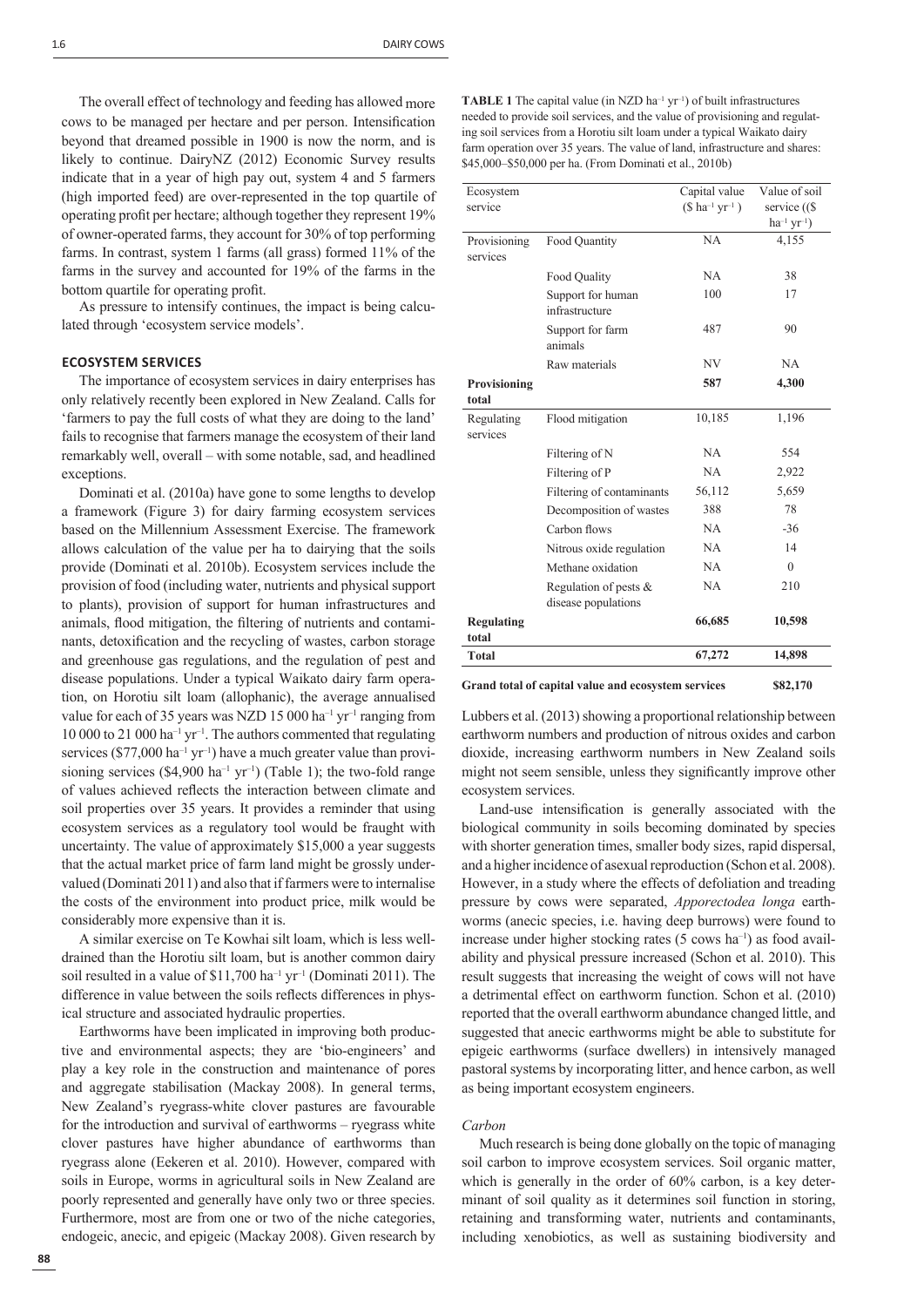carbon sequestration, and providing nutrients for biomass production (Black et al. 2010; Bristow et al. 2010; Franzluebbers 2010).

Organic C and N levels in soils of temperate, grazed pastures generally increase with time and development, until equilibrium is reached where plant material inputs equal losses to heterotrophic decomposition (Mackay 2008). In New Zealand, however, there are indications that some pastoral soils have lost organic matter over the last 20–25 years (Schipper et al. 2007), particularly under intensive pasture use on flat land (Parfitt et al. 2007). In contrast, hill country soils under pasture appeared to be gaining organic C and N (Parfitt et al. 2007). Dairy production systems were identified as causing the loss, despite having greater fertiliser inputs than dry-stock systems; removal of C and N in exported products was implied as the cause (Schipper et al. 2010). Recent research (Parsons et al. 2013) has shown that the decreasing soil C occurs when the increase in N inputs necessary for dairy have not been sufficient to sustain soil C and soil N.

Total biosphere C can be substantially reduced by the rate of ingestion by grazing animal (Parsons et al. 2011). The level of C in the system that can be sustained is lower under grazing by lactating (dairy) animals than dry animals. This is due largely to the increased offtake of N (but not C: the C in milk is derived from respiration, which is a loss to the atmosphere under drystock conditions) in the milk (Parsons et al. 2013). As a consequence, sustaining dairy production in grazed pastures involves a substantial additional input of N, and it is concerns about ongoing use of nitrogen with impacts on waterways that fuel environmental concern.

# *Improving efficiencies*

The efficiency of N use is improved when more of that N within the body of the animal is captured, hence reducing the proportion of the total amount of N in the system that is being repeatedly cycled as urine. For the same total intake of N, per animal or per hectare, dairy systems harvest N in milk that would otherwise have been excreted in urine. As a consequence, dairy cows are more efficient environmentally than dry stock (Parsons et al. 2013).

The reason for ongoing confusion about efficiency of animals lies at least partly in the misunderstanding that grazing animals are not the source of N, they are simply recyclers and concentrators (in urine patches) of what they are fed, and therefore what was supplied to the pasture/feed. Furthermore, whereas plants couple C and N into an organic form, animals uncouple much of it. Most of the C is returned to the atmosphere as carbon dioxide  $CO<sub>2</sub>$  (and some in methane), but in a lactating cow a smaller proportion of C is released as  $CO<sub>2</sub>$ , as more remains coupled and harvested in the milk. Hence, fast growing or dairy animals are far more effective in harvesting C and N than would otherwise have been lost to the atmosphere.

A highly producing lactating cow will eat considerably more than a dry-stock cow, and so overall produces more N in its urine, but it is operating more efficiently. Suggestions that New Zealand should reduce cow numbers but feed them better overlooks the national N budget. The strategy would improve energy (C) use per unit of intake and food produced because larger, better fed animals have improved margins of production over maintenance energy (C). It would not, however, improve efficiency of N-use per animal. Indeed, it is likely that such a strategy would lead to increased losses of N through urine. The problem is that N excretion, notably in urine, rises at least linearly as in-take of N rises (Kebreab et al. 2001). In addition, if the same amount of N was excreted by fewer animals, it would be distributed less widely in space and losses of N would be greater per unit of N cycling and in total.

### **THE CLEAN STREAMS ACCORD 2003**

As a reaction to the dirty dairying campaign, and in an attempt to assist with creating clean waterways, Fonterra, the largest dairy company in New Zealand, along with a number of government agencies, instigated the Dairying and Clean Streams Accord in 2003. The aim of the accord was to limit the access of stock to streams, rivers and lakes and their banks (streams were defined as deeper than a 'red band' (ankle depth) and 'wider than a stride', and permanently flowing. Farm races were to include bridges or culverts where stock regularly (more than twice weekly) cross a watercourse. Farm dairy effluent was to be appropriately treated and discharged. Nutrients were to be managed effectively to minimise losses to ground and surface waters. Existing regionally significant or important wetlands (as defined by regional councils) were to be fenced and their natural water regimes protected.

Annual updates on targets were provided, and though decriers existed, environmental awareness and compliance did increase on farm, and community involvement in such activities as tree planting increased.

One such programme, 'The Ripple Effect', was established in the Waikato by SIFE students. SIFE (recently rebranded as Enactus) is an international not-for-profit organization that works with leaders in business and higher education to mobilise university students to make a difference in their communities. The Ripple Effect is an environmental initiative encouraging farmers to plant native trees around waterways in the Waikato by providing the labour. So far The Ripple Effect team has organised planting of over 4000 trees, with support from Beef and Lamb New Zealand, the Waikato Regional Council, South Waikato District Council, The Biodiversity Condition Fund and most recently from Sustainable Coastlines. The team has assisted with protection of a natural lake, as indicated in the Clean Streams Accord, and educated society about what it takes in terms of clearing land, fencing, and planting, to meet the requirements.

In 2013 the Clean Streams Accord concept was broadened to include all dairy companies under the Sustainable Dairying: Water Accord. This accord involves a new set of national good management practice standards aimed at lifting environmental performance on dairy farms. The standards have been agreed between industry body DairyNZ and all dairy companies, with the support and input from a wide range of industry stakeholders. It is anticipated that it will be formally launched in time for the 2013/14 dairy season effective 1 August 2013. Consultation with farmers is underway.

**TABLE 2** The cost (\$) per kg of nitrogen and phosphorus conserved for different mitigation of loss strategies (McDowell R, pers. comm. 2012; from McDowell and Nash 2012)

|                     | Cost $(S)$ per kg of N & P conserved |
|---------------------|--------------------------------------|
| Fencing             | $4 - 55$                             |
| Effluent pond       | 25                                   |
| P-test              | $0 - 25$                             |
| Tile drain          | $25 - 75$                            |
| Sorbents            | 300                                  |
| Constructed wetland | >400                                 |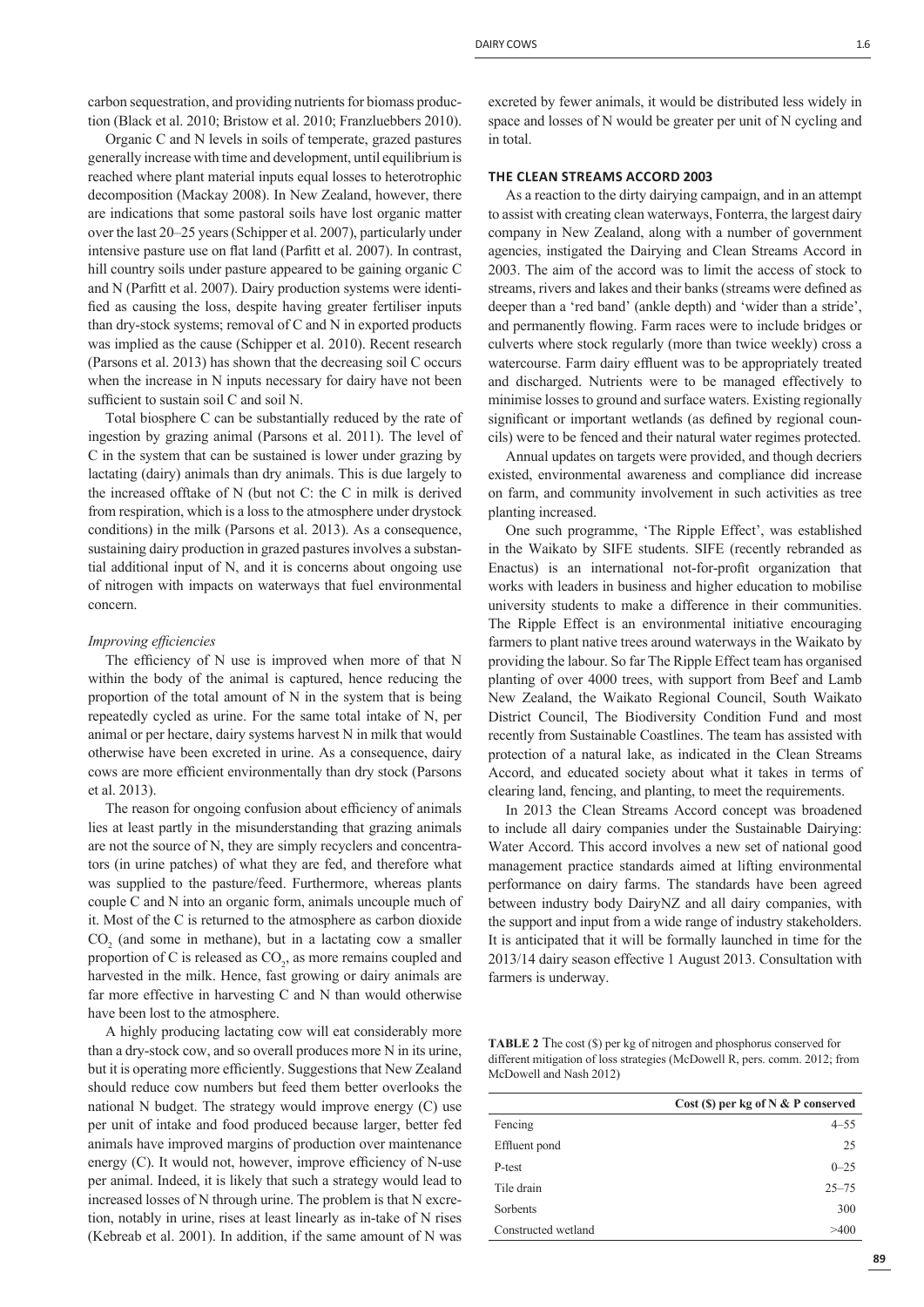#### **THE COST**

The challenge for all farmers reflects the challenge identified by the Parliamentary Commissioner for the Environment (PCE 2012): most effect for each dollar. Dr Richard McDowell, Agresearch, has calculated the cost of implementation of various methods of reducing loss of N and P (Table 2). Data for phosphorus have been published (McDowell and Nash 2012) with the comment that effectiveness of mitigation strategies varies with different farm management systems, topography, stream density, and climate.

In general, on-farm management strategies such as decreasing soil test P, fencing streams from stock, or applying low water soluble P fertilisers (Weatherley et al. 2011) were the most costeffective way of mitigating P exports (cost range, \$0 to \$200 per kg P conserved). Edge-of-field strategies, which prevent runoff (i.e. irrigation runoff recycling systems), or remove P from runoff (i.e. wetlands) were generally the least cost effective. In New Zealand, the high cost of constructing wetlands is accepted if it is part of a beautification/environmental conservation exercise, as shown by the Farm Environment Award winners (www.bfea. org.nz). Cheaper options such as floating wetlands are also being investigated.

In the mind of the layman, nitrogen is the main nutrient of concern in waterways. This reflects misunderstanding about the role of nitrate in human health. There is considerable evidence to suggest that it is not a problem unless there are confounding factors (Addiscott and Benjamin, 2004; Powlson et al. 2008). This belief also overlooks the fact that inland waterways tend to be phosphate limited (Crawford 2001; McDowell et al. 2009) and so P entering the waterways, from septic tanks and effluent disposal sites for example, is the main culprit of algal blooms (Parliamentary Commissioner for the Environment 2012). Although there have been suggestions that restricting nitrogen in water to the World Health Organisation limit of 11 mg  $l^{-1}$  N could be restricting food production (e.g. Powlson et al. 2008), the called for 'comprehensive and independent study to determine whether the current nitrate limit for drinking water is scientifically justified or whether it could be safely raised' has yet to occur.

Calculations (Monaghan et al. 2008) on the projected cost effectiveness, expressed as dollars saved per kilogram of reduced N loss, identify nitrification inhibitors, such as dicyandiamide (DCD) as the best mitigation tool (Table 3). All mitigation options were costed and expressed on an annualized basis which included the opportunity cost of additional capital required for infrastructure, plus depreciation spread across the lifespan of that infrastructure. Running and maintenance costs, plus additional labour, were also included where necessary. Cutting down on N use and building wintering pads resulted in an economic loss. DCD was the only option that resulted in economic gain.

DCD is primarily used to inhibit nitrate leaching into waterways from fertiliser. Considerable research at Lincoln University by Professors Di and Cameron (e.g. Di and Cameron 2007) has shown that using DCD can reduce nitrogen leaching from urine patches and boost grass growth. The general recommendation is that soils under pasture need to be below 12 degrees Celsius. Research for the Waikato dairying region (Doole and Paragahawewa 2011) concluded that the net benefits associated with DCD are positive but too low to warrant their widespread adoption for improved environmental outcomes without direct regulation. DCD has recently been taken off the market because of concerns about food safety.

#### **DAIRY PRODUCT SAFETY**

New Zealand has always been concerned about food quality and safety, and has developed a well-deserved reputation for best practice. The Dairy Industry Act of 1908 (a consolidation of previous legislation), with its amendments of 1915, 1922, 1924, and 1926, provided for the appointment of inspectors of dairy stock and factories or other places used for the manufacture of dairy-produce, and power was given to condemn or forbid their use, if necessary. The Act also provided for the registration of co-operative dairy companies, and shareholders were protected in the event of certain contingencies. A dairy company could not include in its registered name the word 'co-operative', unless it was entitled to be registered as a co-operative dairy company under the Act.

Co-operative companies dominate the current New Zealand dairy industry, and have dealt with food quality concerns over the last few years. The latest is the identification of DCD (dicyandiamide) in milk powder at very low levels. Although the headlines indicated that the removal of DCD from use could have a significant and detrimental effect on the environment, as discussed above, its use was limited to 5% of farmers. Of further note is that the DCD concentration found in milk powder was significantly below the level permitted in Europe. The fuss was because there are no global standards.

## **OPTIMISATION**

Optimising land use for multiple ecosystem service objectives might be the direction for the future (e.g. Ausseil et al. 2012) and is unlikely to be a stable result. Ausseil et al. (2012) identified clean water, habitat provision, and water regulation as three different optimisation scenarios for a particular catchment (Waitaki, South Island), and concluded that the current land-use patterns were consistent with optimising ecosystem services. This supports the innate understanding that agricultural production systems are in the areas that require least cost adaptation for that system. Moving dairy, for instance, onto the inter-montane soils of the McKenzie Basin, where there are shallow soils susceptible to nitrate leaching, would have an impact on soil water quality. The alternative would be to build barns or houses to keep the animals off the soil and enable efficient effluent collection, but this would increase the costs of production. However, the authors acknowledged that quantifying ecosystem services is a difficult task and using simple models might overshadow some aspects, such as irrigation, that might have a significant effect on outcome. The authors (Ausseil et al. 2012) suggested that the next step would be to explore that convergence of clean water, habitat provision, and water-regulation with a multi-objective optimisation.

Parsons et al. (2013) used a process-based model to seek the optimum trade off, and the best land-use management for grazed systems, for multiple goals. This allowed consideration of how 'alternative' agricultural systems compare with 'conventional' intensity-driven ones.

Carbon sequestration, nitrogen leaching and food production were the drivers; an important consideration was to avoid a loss of soil services (e.g. organic matter and nutrients) and the release of the substantial quantities of C sequestered beneath grassland to the atmosphere. Parsons et al. (2013) showed that it is possible to sustain C under dairying as great as that under a dry-stock system, but that doing so would require an increased N input. Release of N to the environment increases steeply with the increase in N inputs needed to increase food production, but at a given N input rate the sustainable rate of N loss is lower in high food production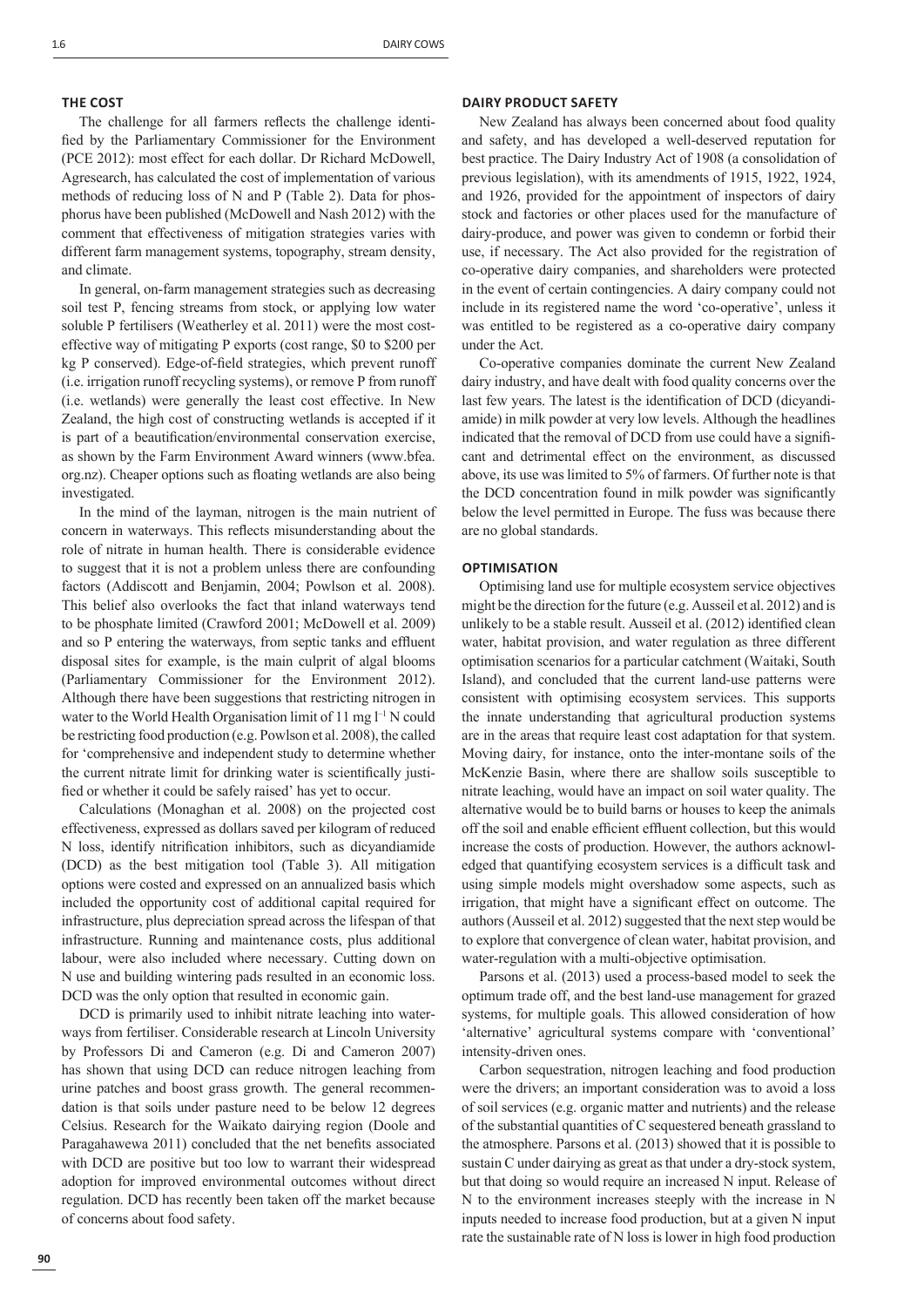**TABLE 3** Cost effectiveness (\$ saved per kg of N conserved) of mitigation measures for reducing losses of N from dairy farms in 4 catchments. (From Monaghan et al. 2008)

|       |       |          | Bog         |
|-------|-------|----------|-------------|
|       | kura  | kahi     | <b>Burn</b> |
| 10    | 11    | 16       | $-5$        |
| $-5$  | $-5$  | -6       | $-1$        |
| $-16$ | $-4$  | $-1$     | $-16$       |
| $-12$ | $-13$ | $\theta$ | $-41$       |
| $-24$ | $-36$ | $-9$     | 2           |
| $-20$ | n/a   | n/a      | $-52$       |
|       |       |          |             |

(e.g. dairy) than in low food production (e.g. dry stock). This is due to the 'offtake' of N in products. A similar analysis for a goal of maximising C sequestration would require low offtake of food products and increased nitrogen inputs and losses. Other authors have also questioned the compatibility of the goal of increased productivity with decreased environmental impact (e.g. Tilman et al. 2002; Lemaire et al. 2011).

# **LEGISLATION**

Regional councils are taking an increasingly regulatory approach to catchment management and water quality. Decisions in the Environment Court have been based on the natural capital approach (e.g. Clothier et al. 2012) for land planning. The natural capital approach (NCA) is a compromise between 'grand parenting', which rewards those who currently leach the most nitrogen, and 'polluter pays', which rewards those who currently leach the least (Marsh 2012). Concerns with NCA are that it bases allocations on one aspect of natural capital while ignoring economic, social, and human capital. It gives two farms on identical soils identical allocations while ignoring the fact that one might be undeveloped and the other might have invested millions of dollars in a dairy conversion (economic capital) and in building up human resources to run it (social and human capital).

An alternative is trading of environmental impacts. For example, if nitrate leaching is an issue in a catchment, then total leached nitrate may be capped and the rights to leach nitrate may be traded among farmers. If the cost of trading is kept low and trading is encouraged, appropriate land use and the best economic outcomes for the region and for the country, could be achieved. The allocation system chosen is important because it will determine whether farmers and local communities broadly support the regulatory regime or whether they will do their level best to find a way around it. For that reason the best allocation system may be the one that farmers and local communities think is fairest (Marsh 2012). A report by Landcare Research released in November 2012 (Ministry for Primary Industries 2012b) concluded that where nutrient loads are high, achieving reduction would be difficult. In the Manawatu catchment, for instance, achieving a 53% reduction in N would reduce catchment net revenue by  $22\%$ . As farmers are not making  $22\%$  profit, there are concerns about agricultural viability. The report also suggested that the larger the geographical area for trading, the more cost-efficient the programme is likely to be.

### **EDUCATION**

The DairyNZ Dairy Farming Strategy is for 'Sustainable Dairy Farming', focusing on New Zealand dairy farming remaining competitive and being responsible. DairyNZ's biggest expenditure is on research and development to improve competitiveness and address the long-term sustainability issues of the industry. DairyNZ's second largest area of spend is on education and extension (Luxton 2013). With larger and more complex farming businesses and an increasingly complex regulatory environment, the skill level of dairy managers has had to improve rapidly. Smart farmers and smart farming are being enabled through newsletters, field days, seminars, and conferences. At the same time, Massey University is delivering professional development courses on such topics as nutrient management and dairy farm effluent to enable industry personnel to understand best management practice for the environment. It is equally important that the industry professionals then assist the farming community to adopt best practice. Analysis of how best to achieve adoption (Sin 2012) suggests that policies to reward adoption will be most effective.

## **THE FUTURE**

The environmental history of New Zealand has always been one of confrontation between image and reality, inappropriate management systems and ineffective legislation (Holland et al. 2002). The Green lobby and the general public are increasingly urging agriculture to 'clean up' as intensification has reached a point where environmental spillovers are no longer being tolerated (Bell 2012). Policies to improve waterways and make agriculture 'clean up' are ahead of science and have the potential to remove New Zealand's competitive advantage in agricultural production. A framework for a whole system collaborative process is required (Bell 2012) involving:

- Setting objectives
- Defining limits (based on science not public perception)
- Determining contributors to the problem
- Dividing required actions amongst contributors
- Monitoring, evaluation, and refinement.

The Parliamentary Commissioner for the Environment (2012) report on water quality provides a good starting point for the first 3 points. However, debate on sustainability continues because of the difficulties of defining what constitutes true sustainability. Smyth and Dumanski (1994) formed the following definition accepted by the soil science community. Sustainable land management combines technologies, policies, and activities aimed at integrating socio-economic principles with environmental concerns so as simultaneously to:

- 1. maintain and enhance productivity
- 2. decrease risks to production
- 3. protect the potential of natural resources and prevent the degradation of soil and water quality
- 4. be economically viable
- 5. be socially acceptable.

These five objectives of productivity, security, protection, viability, and acceptability can be used to identify areas of concern (Cornforth 1999), defined as 'any factor able to influence the ability of a production system to meet the five objectives of sustainable land management'. Of particular note is that environmental indicators used to monitor areas of concern must be sensitive to management actions and must be related in a functional way with those parts of the system at risk. Furthermore, they should have critical values beyond which a particular system of land management is no longer sustainable.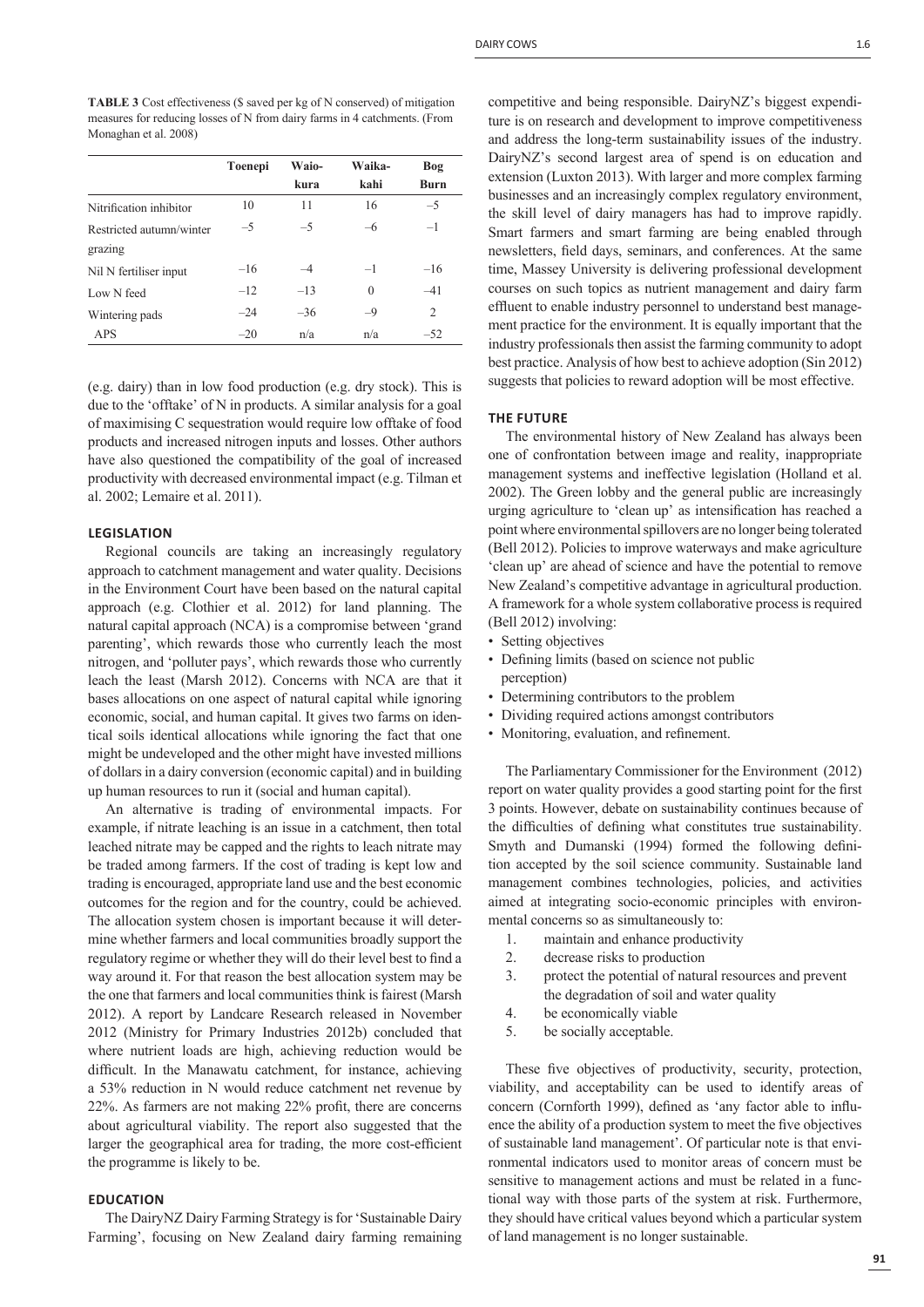Cornforth (1999) noted that critical values for indicators often depend on an understanding of the relationships between management and the final arbiter of sustainability. They might vary, depending on the characteristics of the system, but should be independent of management, although management will influence the rate at which an indicator approaches its critical value. This means there is increasing onus on the regulator to understand the environment being regulated, and to understand the limitations of the tools used to create regulations.

Understanding is required globally. Institutional change has been highlighted by environmental economists Ehrlich and Ehrlich (2013), pointing out that an accelerating extinction of animal and plant populations and species, which could lead to a loss of ecosystem services essential for human survival, is part of the global crisis. The Ehrlichs urge a restriction on agricultural expansion (to protect ecosystem services) while improving efficiency in the use of fertilisers, water and energy to improve food yields. Similarly, The Global Partnership on Nutrient Management report (2013) calls for an inter-governmental effort to show how improved management of N and P would assist in improving water, air, soil, climate, and biodiversity, while improving food and energy security, with net social and economic benefits. The report states that international consensus and authorisation of the global nutrient focus is essential, and requests an assessment of scientific evidence, and a sharing of best practices.

New Zealand's role could be to develop the systems, including the rewards for the farmers, which maintain ecosystem services while increasing efficiencies of production. Doing so would involve yet another change in farming system, perhaps to housing of animals, but the New Zealand farmer has been adaptable in the past. Agriculture has moved a long way from cows wandering free and eating meadow flowers whilst producing cream (Appendix 1) and the New Zealand farmer has been in the lead in developing efficient production systems based originally on pasture and increasingly on supplementary feed. The challenge of economic viability will remain, however, and whatever the solution(s), the price of milk will inevitably increase.

The question for society continues to be, how much are you prepared to pay for primary production involving natural resources and, hence, ecosystem services?

#### **ACKNOWLEDGEMENTS**

My thanks to colleagues Dr Alec Mackay (senior scientist at AgResearch), Dr Dan Marsh (University of Waikato), Professor Tony Parsons (AGMARDT Chair in Carbon Cycling), and Dr Ian Scott (veterinarian and deer and dairy farmer) for discussions and contributions of perspectives and information. Thanks also to Agresearch, Fertiliser Association of New Zealand, LIC and the University of Waikato for data.

#### **REFERENCES**

- Addiscott TM, Benjamin N 2004. Nitrate and human health. Soil Use and Management 20: 98–104.
- Astley M 2012. Increasing global income will have 'big implications' for dairy sector – FAO. www.dairyreporter.com (accessed 7 November 2012).
- Ausseil A-GE, HerzigA, Dymond JR 2012. Optimising land use for multiple ecosystem services objectives: a case study in the Waitaki Catchment, New Zealand. In: Seppelt R, Voinov AA, Lange S, Bankalmp D eds 2012 International Congress on Environmental Modelling and Software, Managing Resources of a Limited Planet. Sixth Biennial Meeting, Leipzig, Germany.
- Black HJI, Glenk K, Lilly A, Artz R, Watson C, Colombo S, Brown I, Towers W 2010. What are the opportunities for enhancing ecosystem services from soils through management of soil carbon? Proceedings of the World Congress of Soil Science, Brisbane, published on DVD. Pp. 33–34.

Bell B 2012. Agricultural productivity and environmental sustainability: are we

going to throw the baby out with the bathwater? New Zealand Agricultural Resource Economics Society, 30–31 August 2012, Nelson.

- Bristow K, Marchant SM, Deurer M, Clothier BE 2010. Enhancing the ecological infrastructure of soils. Proceedings of the World Congress of Soil Science, Brisbane, published on DVD. Pp. 13–16.
- Burke C, Fowler C 2007. Fertility in New Zealand dairy herds: Industry situation and a way forward for improving on-farm reproductive performance. Proceedings of the SIDE Conference, 18–20 June, Lincoln University. Pp. 194–202.
- Clothier B, Mackay A, Dominati E 2012. Natural capital and New Zealand's Resource Management Act (1991). New Zealand Agricultural Resource Economics Society, Nelson, New Zealand. 30–31 August 2012.
- Cornforth IS 1999. Selecting indicators for assessing sustainable land management. Journal of Environmental Management 56: 173–179.
- Crawford S 2001. Water quality and our changing agricultural landscape. In: Proceedings of the Southland Dairy Forum. Pp. 11–15.
- DairyNZ 2012. DairyNZ Economic Survey 2010–2011. 60 p.
- Di HJ, Cameron KC 2007. Nitrate leaching losses and pasture yields as affected by different rates of animal urine nitrogen returns and application of a nitrification inhibitor – a lysimeter study. Nutrient Cycling in Agroecosystems 79: 281–290.
- Dominati EJ 2011. Quantifying and valuing the ecosystem services of pastoral soils under dairy use. Unpublished PhD thesis, Massey University, Palmerston North, New Zealand.
- Dominati E, Patterson M, Mackay A 2010a. A framework for classifying and quantifying the natural capital and ecosystem services of soils. Ecological Economics 69: 1858–1868.
- Dominati E, Mackay A, Green S, Patterson M 2010b. The value of ecosystem services for nutrient management. In: Currie LD, Christensen CL eds Adding to the knowledge base for the nutrient manager, http://flrc.massey. ac.nz/publications.html. Occasional Report No. 24. Fertilizer and Lime Research Centre, Massey University, Palmerston North. 8 p.
- Doole GJ, Paragahawewa UH 2011. Profitability of nitrification inhibitors for abatement of nitrate leaching on a representative dairy farm in the Waikato Region of New Zealand. Water 3: 1031–1049.
- Eekeren van N, Bokhurst J, Brussaard L 2010. Roots and earthworms under grass, clover and a grass-clover mixture. Proceedings of the World Congress of Soil Science, Brisbane. Pp. 27–30.
- Ehrlich PR, Ehlrlich AH 2013. Can a collapse of global civilization be avoided? Proceedings of the Royal Society B 280: 20122845.
- Fertiliser Association of New Zealand 2012. Fertiliser Matters, March 2012.
- Franzluebbers AJ 2010. Depth distribution of soil organic matter as a signature of soil quality. Proceedings of the World Congress of Soil Science, Brisbane. Pp. 1–4.
- Harrington A 2005. The contribution of the primary sector to New Zealand's economic growth. New Zealand Treasury Policy Perspectives Paper 05/04.
- Hedley P, Kolver E, Glassey C, Thorrold B, van Bysterveldt A, Roche J, Macdonald K 2006. Achieving high performance from a range of farm systems. Proceedings of the 4th Dairy3 Conference. Pp. 147–168.
- Holland P, O'Connor K, Wearing A 2002. Remaking the grasslands of the open country. In: Pawson E, Brooking T eds Environmental Histories of New Zealand. Oxford University Press. Pp. 69–83.
- Kebreab E, France J, Beever DE, Castillo AR 2001. Nitrogen pollution by dairy cows and its mitigation by dietary manipulation. Nutrient Cycling in Agroecosystems 60: 275–281.
- Lemaire G, Hodgson J, Chabbi A 2011. Grassland productivity and ecosystem services. Wallingford, UK, CAB International.
- Lubbers IM, Groenigen KJ van, Fonte SJ, Six J, Brussaard L, van Groenigen JW 2013. Greenhouse-gas emissions from soil increased by earthworms. Nature Climate Change DOI: 10.1038/NCLIMATE1692
- Luxton J 2013. A political perspective from New Zealand. Oxford Farming Conference www.ofc.org.uk/files/ofc/papers/john-luxton-oxfordlecture-3.pdf (accessed 20 February 2013).
- Mackay AD 2008. Impacts of intensification of pastoral agriculture on soils: current and emerging challenges and implications for future land uses. New Zealand Veterinary Journal 56: 281–288.
- Marsh D 2012. Is natural capital best for nitrogen leaching limits? Primary 7: 30–31.
- McAloon J 2002. Resource frontiers, environment and settler capitalism 1769–1860. In: Pawson E, Brooking T eds Environmental Histories of New Zealand. Oxford University Press. Pp. 52-–66.
- McDowell RW, Nash D 2012. A review of the cost-effectiveness and suitability of mitigation strategies to prevent phosphorus loss from dairy farms in New Zealand and Australia. Journal of Environmental Quality